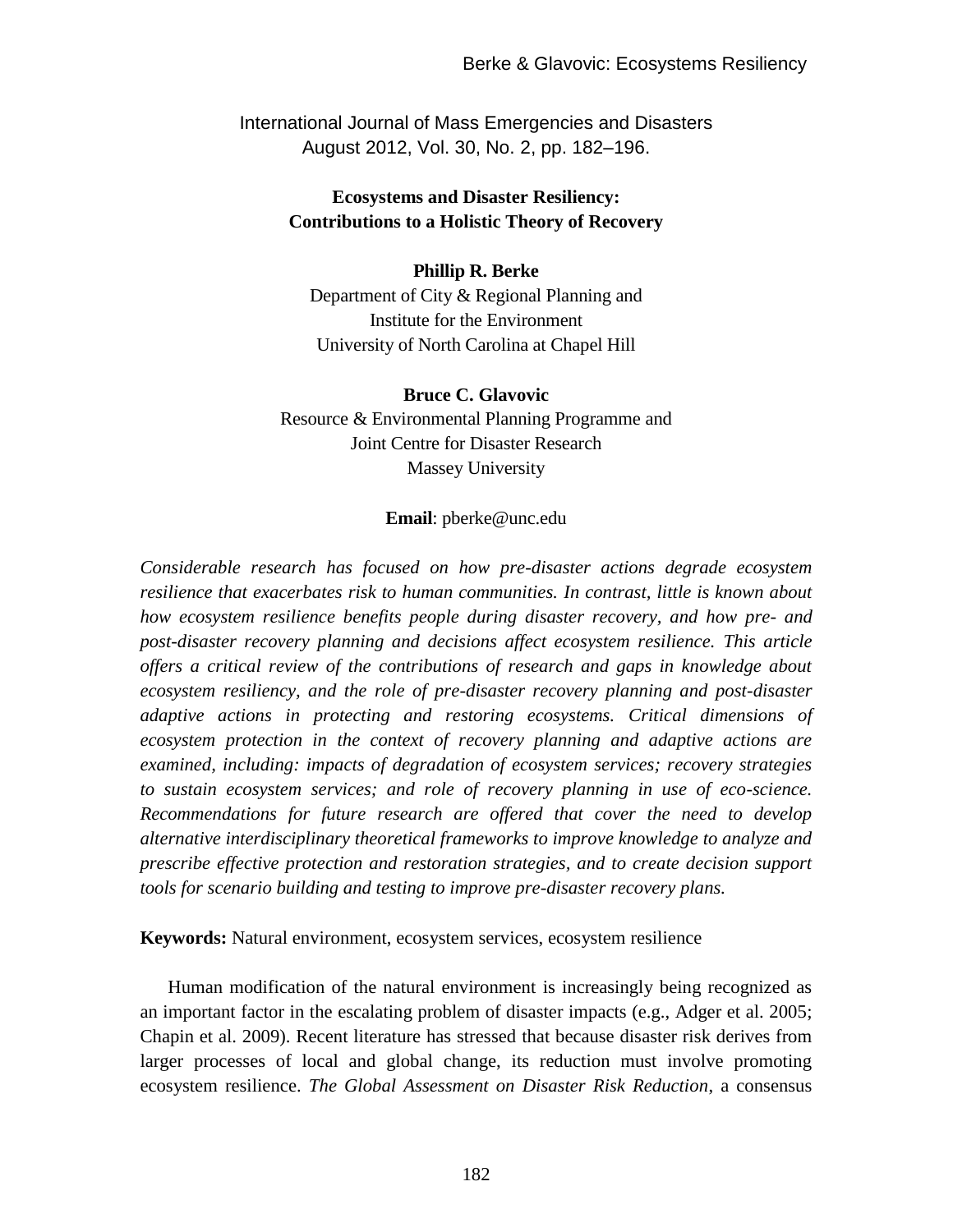document from leading scholars in the ecological sciences, called for a novel application of an ecosystem theory to disaster reduction whose principles include, among others, maintaining and enhancing the resiliency of the natural environment that generate ecosystem services that offer critical life support functions for human communities (UNEP 2008).

Considerable research under this approach focuses on how pre-disaster actions, such as deforestation (Chang et al. 2006) and wetland destruction (Costanza et al. 2008), degrade ecosystem resilience and exacerbate risk to human communities, and on factors that affect decisions to limit development in hazardous areas and conserve protective natural environmental features like coastal wetlands and mangroves forests (Burby 1998; Stevens, Berke, and Song 2010). In contrast, little is known about how ecosystem resilience generates ecosystem services that benefit people during disaster recovery, and how pre- and post-disaster decisions affect ecosystem resilience and, in turn, future disaster risk. Such knowledge can help inform policies to break the vicious cycle of disasters linked to environmental degradation.

This paper offers a critical review of the major contributions of research and gaps in knowledge about resiliency of ecosystems, and the process of protecting and restoring natural environmental features that generate ecosystem services through pre-disaster recovery planning and post-disaster adaptive actions. The review will be guided by an assessment of how well research has addressed five critical dimensions of the role of the natural environment in the context of disaster recovery:

- 1. Are humans intensifying risk from hazards due to degradation of natural environments and the associated decline in ecosystem services?
- 2. What are the differential impacts in the decline of ecosystem services on different population groups, especially among socially vulnerable population groups?
- 3. What strategies are most effective to maintain ecosystem resiliency to sustain ecosystem services that protect against hazards and facilitate recovery?
- 4. What types of frameworks (and measurements) are needed to organize scientific, local and traditional sources of knowledge to describe and explain complex relationships between human and natural ecological systems before and after a disaster? and
- 5. How does recovery planning influence the capacity of institutions and governing systems to use eco-science based knowledge and take collective action to maintain and restore the resiliency of ecosystem services after a disaster?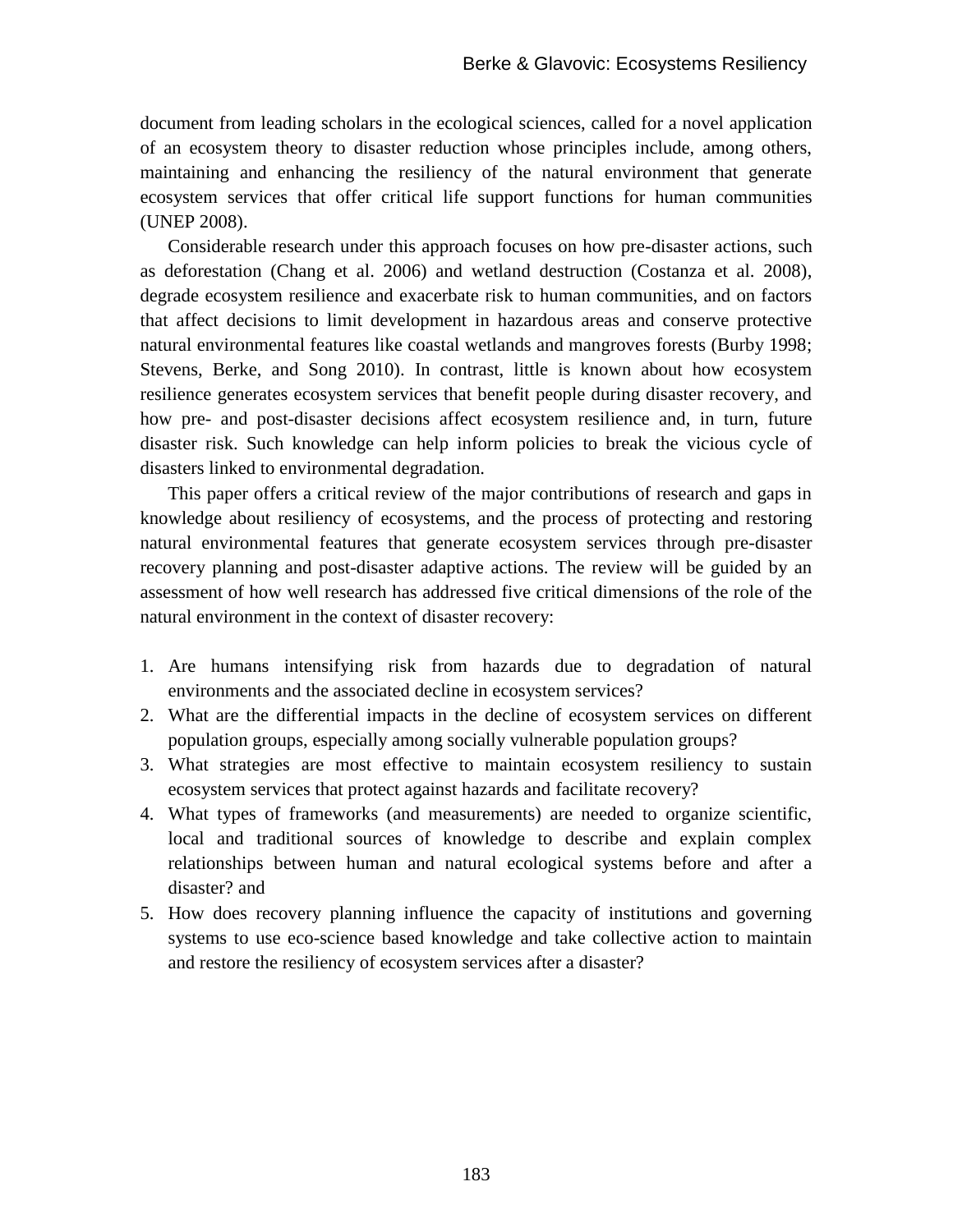### **Are Humans Intensifying Disaster-related Damages Due to Degradation of Natural Environments and the Associated Decline in Ecosystem Services?**

An ecosystem is a dynamic complex of plant, animal, and microorganism communities and the nonliving environment interacting as a functional unit. As elements of the ecosystem are degraded, those functions can be lost.

People receive substantial benefits from ecosystems; these benefits have been termed ecosystem services. Three major classes of ecosystem services benefit people: 1) *provisioning services* (food and fiber), 2) *cultural services* (visual amenities, recreation), and 3) *regulating services* (climate moderation or flood reduction) (MA 2005: v-vi). Few ecosystems have avoided being affected by intentional or unintentional human action. People modify natural environments to increase the supply of ecosystem services that they desire and develop institutions to govern access and use of these services. Importantly, people do not exist independently of natural systems. Humans and their associated economic, cultural, social and political systems are an integral part of the "environment". Human and natural systems are coupled. Humans-in-nature are part of a complex, interconnected and evolving socio-ecological system that has thresholds, feedback loops and interdependencies that extend from the local to global level. However, we are living in an era characterised by human domination of the earth – described by Nobel Laureate Paul Crutzen (2002) and colleagues (Crutzen and Stoermer 2000) as the "Age of the Anthropocene".

Knowledge about the decline of globally-regulating ecosystem services is wellestablished. Human modification and simplification of natural environments to produce food, fiber and fuel, has led to a decline in regulating ecosystem services. The supply of approximately 60% (15 of 24) of the ecosystem services that were assessed by the *Millennium Ecosystem Assessment* (MA 2005) has been found to be in decline (see Table 1). At the same time, consumption of over 80% of the services was found to be increasing. In other words, the flow of most ecosystem services is increasing at the same time as the total stock is decreasing. In a consensus document, *Ecosystems and Disaster Risk Reduction*, a leading group of ecologists stated, "This decline is expected to result in both more variable ecological dynamics and more human exposure to hazard" (UNEP 2008: 5). Indeed exposure to natural hazards due, in part, to degradation of ecosystem services has increased globally since the 1950s and this growth is faster than global population growth or the growth of the global economy (UNEP 2007).

These findings have major implications for risk to human communities which are closely dependent on ecosystem services and on institutions charged with protecting them (Beatley 2009). Yet, few decision makers and the general public clearly understand the dependency of human communities on ecosystem services. Still fewer are effectively carrying out management strategies that recognize this dependency.

Key questions that identify major research gaps include: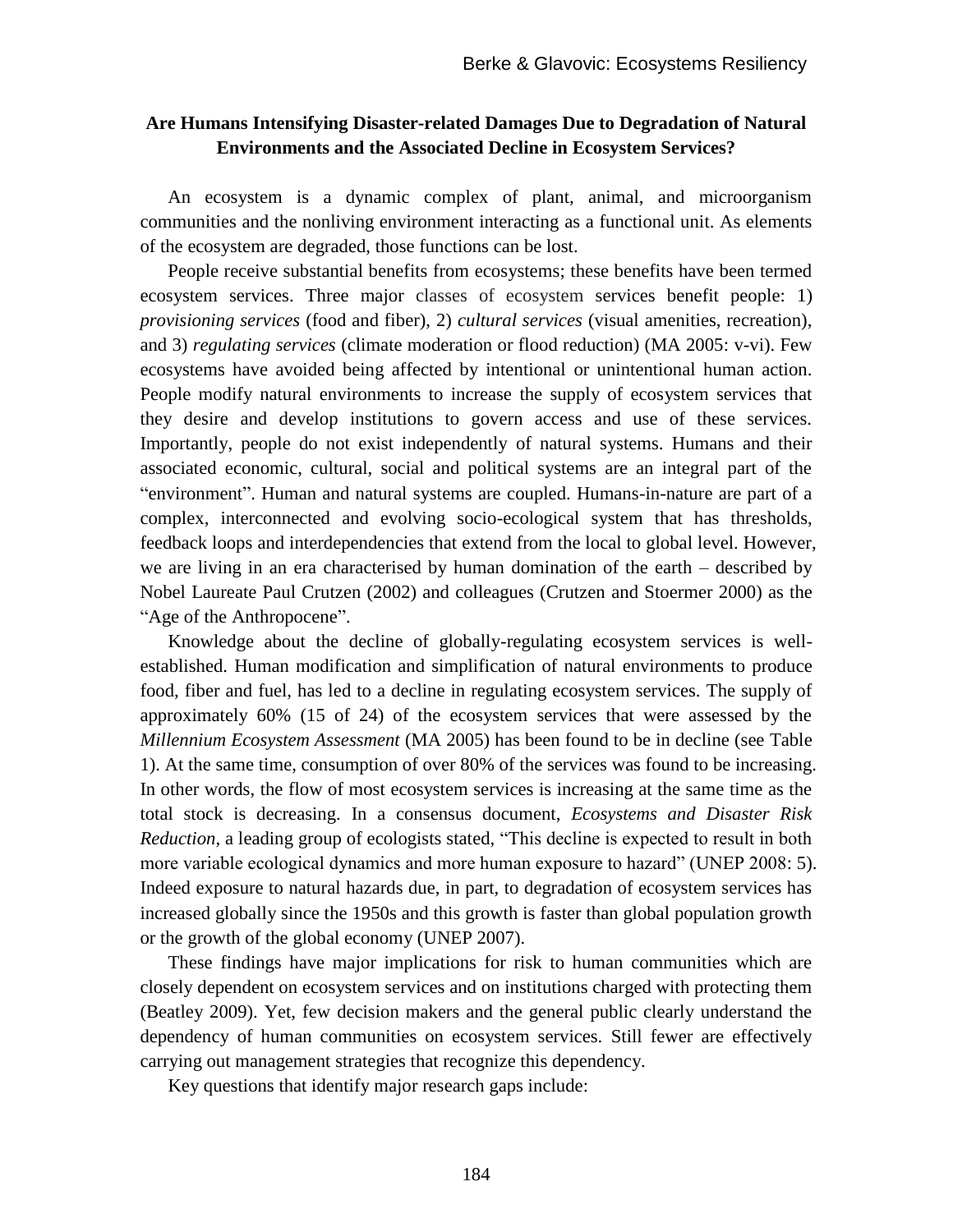- 1. How can values for different types of ecosystem services be determined in terms of the degree to which each service generates risk reduction benefits for human communities?
- 2. What improvements in knowledge are needed to prioritize services that generate the most benefit, but are under highest threat?
- 3. To what degree do state and local governments account for ecosystem service protection in current pre-disaster recovery plans? What factors motivate integration of such information into these plans?



# **Table 1. Use and Supply of Assessed Ecosystem Services**

Source: Adapted from *Millennium Ecosystem Assessment* (MA 2005).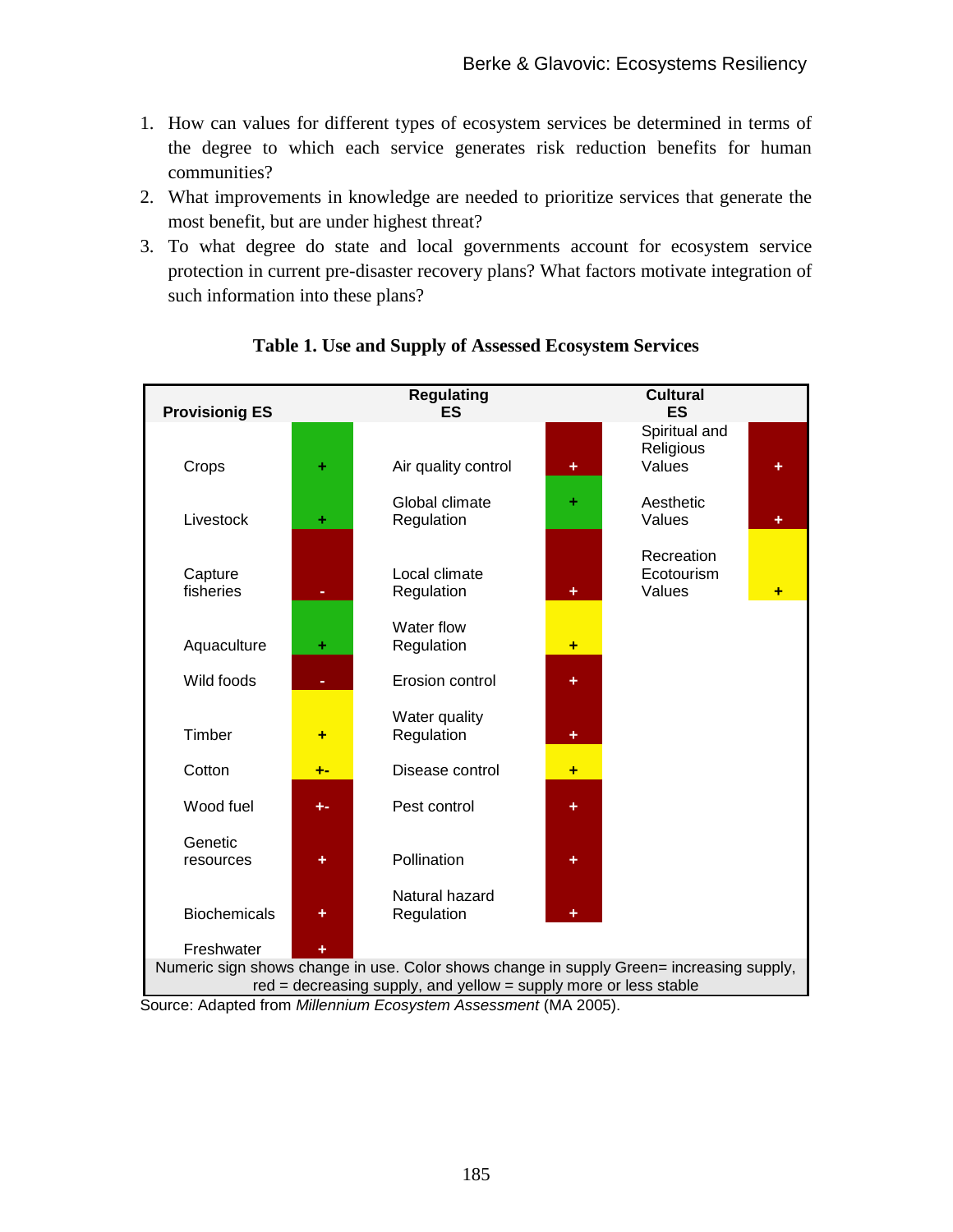### **What are the Differential Impacts in the Decline of Ecosystem Services on Different Population Groups, Especially among Socially Vulnerable Population Groups?**

Socially vulnerable populations consist of key social characteristics (women, racial/ethnic minorities, low-wealth, and the elderly) that create a disproportionate susceptibility to harm from disasters and constrain capacity to respond (Cutter, Boruff and Shirley 2003; NRC 2006 Chs. 2-3). They are people who are more affected by the loss of ecosystem services, because they often face racial discrimination and class inequalities, and the uncertainty, distrust, and suspicion that accompanies these conditions, and often have less capability to replace lost ecosystem services through technology, financial investments, or other measures.

Research on links between the types of benefits (i.e., outcomes) generated by ecosystem services and socially vulnerability is limited to individual case studies (Turner 2010). While evidence is limited, the accumulation of research suggests that global changes in the loss of supply of ecosystem services have been disproportionately detrimental to socially vulnerable populations (MA 2005). In New Orleans, for example, damaged areas from Hurricane Katrina that were predominately lowest in elevation were 45.8% Black, compared to 26.4% in undamaged areas, and 20.9% of households had incomes below the poverty line in damaged areas, compared to 15.3% in undamaged areas (Logan 2006). The lowering of elevation was largely due to urban development that destroyed ecosystem services produced by wetlands. Draining of wetlands changed soil chemistry and promoted oxidization that reduced the capacity of soils to regenerate which, in turn, caused the land within the drained areas to subside.

The poor also experience significant declines in access to ecosystem services due to the expropriation of natural resources. For example, in tropical countries such as Thailand, coastal fisheries that formerly provided ecosystem services such as protection from coastal storms and an inexpensive source of protein and supplemental income have been destroyed due to shrimp farming and other forms of aquaculture. The forces of economic globalization are increasingly pushing the benefits of aquaculture to a small group of entrepreneurs who are external to local communities, while the costs are imposed on the local poor (Berke et al. 2008).

In sum, systematic research on the relationship between ecosystem services and social vulnerability is limited. Studies tend to be case specific because of the complexity in specifying how various ecosystem services benefit diverse types of population cohorts of human communities. There is a need for studies that offer cross sectional and longitudinal research designs which allow for systematic comparison across locations that vary in composition of ecosystem services and human populations.

Key questions that remain unanswered include:

1. What are the risk reduction outcomes of different types of ecosystem services on socially vulnerable population groups?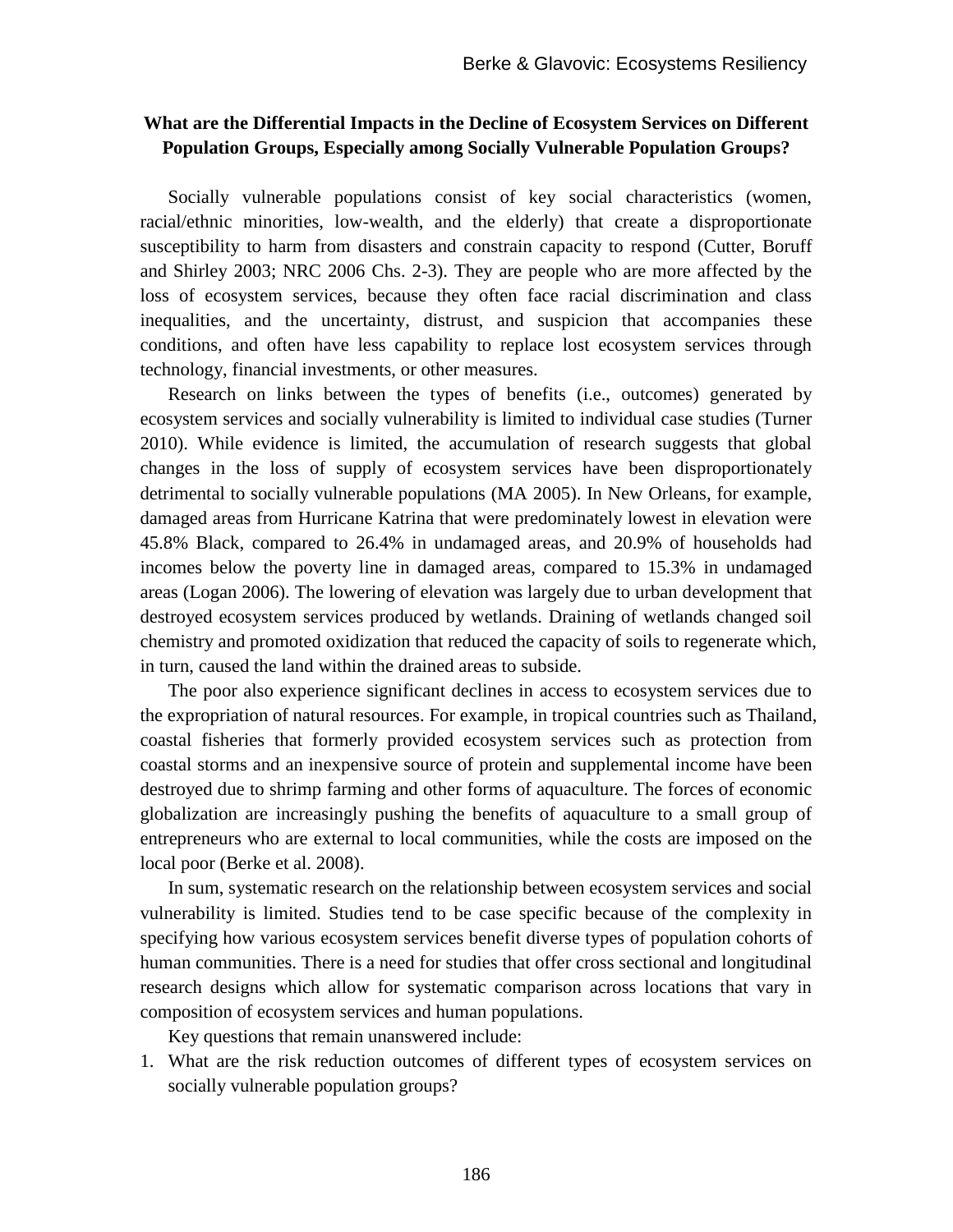2. What is the spatial distribution of the ecosystem services that generate protection from hazards compared to the distribution of social vulnerable populations?

## **What Strategies Are Most Effective to Maintain Ecosystem Resiliency to Sustain Eecosystem Services that Protect against Hazards and Facilitate Recovery?**

Research on ecosystem resilience has advanced the understanding of interactions between natural environments and human communities. Earlier conceptions of ecosystem resilience emphasized stability of a system to maintain steady-state. Historically, the goal of ecosystem management strategies was to maintain stability to produce ecosystem services for human benefit. Stability requires emphasis on minimization in change and maximization in the speed at which an ecosystem system returns to equilibrium following disruption (Chapin et al. 2009).

In contrast, current conceptions of resiliency emphasize adaptability with recovery responses aiming to return ecosystem services to the pre-disaster levels or create a "new normal" that involves ecological transformation and associated improvements in services. Such transformations can be unintended consequences of a disaster event that lead to systemic and irreversible declines in production of ecosystem services, or intentional responses that tie social processes to ecological processes through monitoring, evaluation, feedback, and action (Chapin 2009). From the integrated social-ecological process perspective, communities are likely to be better off if they learn and adapt, arriving at an entirely new post-disaster equilibrium.

The critique of steady state stability conception is consistent with early research on disaster recovery of human communities. The early work oversimplified recovery as an orderly, predictable and linear sequence of stages (NRC 2006 Ch. 3). By contrast, more recent research emphasizes that recovery may be experienced at different rates and nonlinear sequences by different sectors and population groups (NRC 2006 Ch. 3). This requires a more nuanced understanding about the human dynamics of resiliency that aligns with contemporary knowledge on ecosystem resiliency.

Ecologists Holling (1986) and Gunderson and Holling (2002) observe that adaptive strategies should be based on the state of ecosystem resiliency, and that ecosystems tend to transition across phases (or states): development; conservation; creative destruction; and reorganization which then returns leads to a new cycle of development. Ecologists further argue that ecosystem recovery opportunities for maximizing ecosystem services should be based on the phase at the time of a hazard event (disturbance). They identify four classes of strategies that individual species can adopt that favor survival when recovering from disturbance. As indicated in Table 2, specific strategies correspond to different phases in the adaptive cycle as indicated by, for example, strategies used by plants to recover from fire that correspond to each phase.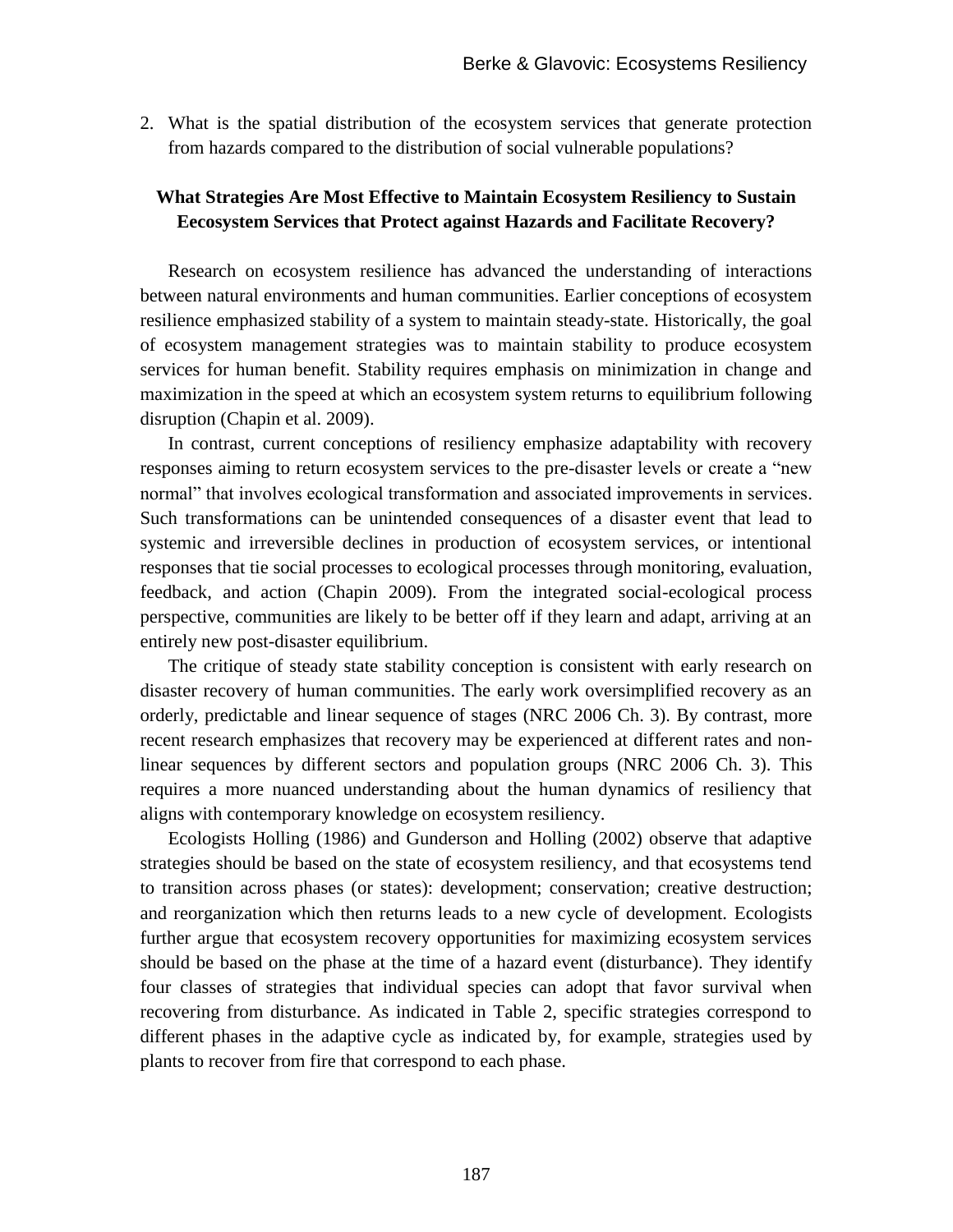These strategies can be employed by particular species of a system to deal with systemic change at a larger scale. Ecosystems containing species that embody a wide diversity of strategies will be more resilient than those that are less biodiverse.

To maximize resiliency of ecosystems for human benefit, pre-disaster recovery plans and post-disaster decision making in disturbance prone geographical settings should use a portfolio of strategies. Multiple strategies are necessary to maximize the flow of resources and services for a given ecosystem. They offer adaptive responses to the variability of natural disturbances instead of limiting variability through simplified solutions (e.g., dams and levees) in attempts to maintain a steady state as is often done in conventional resource management (Holling and Meffe 1996).

A limitation to the development of portfolios of strategies is the lack of knowledge about the effects of tradeoffs between degrees of protection of ecosystem services and human outcomes (Turner 2010). While some ecosystem services are linked directly to a human community outcomes (e.g., crop production as a provisioning service), others are more difficult to connect (e.g., flood mitigation of wetlands as a regulating service). There is greater understanding of the links between ecosystem services and human outcomes for outcomes that are most direct, immediate, and quantifiable (e.g., pounds of potatoes and volume of drinking water supply). Other outcomes that tend to be associated with the social sciences (e.g., property values, social equity) are not as well understood because the links between outcomes and services are indirect.

**Table 2. Strategies that Plants Use to Respond to Different Phases of a Fire Regime, and Generalized Strategies for Dealing with Change.\***

| <b>Phase in Adaptive</b><br><b>Cycle/ Strategy for</b><br><b>Enhancing Resiliency</b> | Reorganization           | Growth                | Conservation                  | <b>Creative</b><br><b>Destruction</b> |
|---------------------------------------------------------------------------------------|--------------------------|-----------------------|-------------------------------|---------------------------------------|
| Strategy for coping<br>with fire                                                      | Colonize burned<br>Areas | Regenerate<br>quickly | <b>Resist fire</b>            | Regulate fire<br>regime               |
| General Strategy for<br>coping with disaster                                          | Learning                 | Insurance             | <b>Disaster</b><br>Resistance | Disturbance<br>initiation             |
|                                                                                       |                          |                       |                               |                                       |

Source: UNEP (2008)

**\***A l*earning strategy* that attempts to understand system dynamics so that knowledge can be used to reconfigure a future system (e.g., a plant strategy of colonizing new burned areas); an i*nsurance strategy* that involves investment so that when a system responds to a fire event, quick re-growth is possible (e.g., quick growth by a plant following a fire by storing energy in its root system to invest in growth following the loss of above ground biomass, or plants that only release seeds following the heat of a fire); a *resistance strategy* attempts to control systems dynamics to prevent disturbance from happening (e.g., a plant species copes with fire with thick bark to enable a plant to survive low intensity fires; a *disaster management strategy* attempts to control the timing and nature of change or disturbance rather than prevent it (e.g., a longleaf pine tree sheds flammable needles that burn readily, encouraging frequent low intensity fires that longleaf pines survive, but oaks, an ecological competitor, cannot).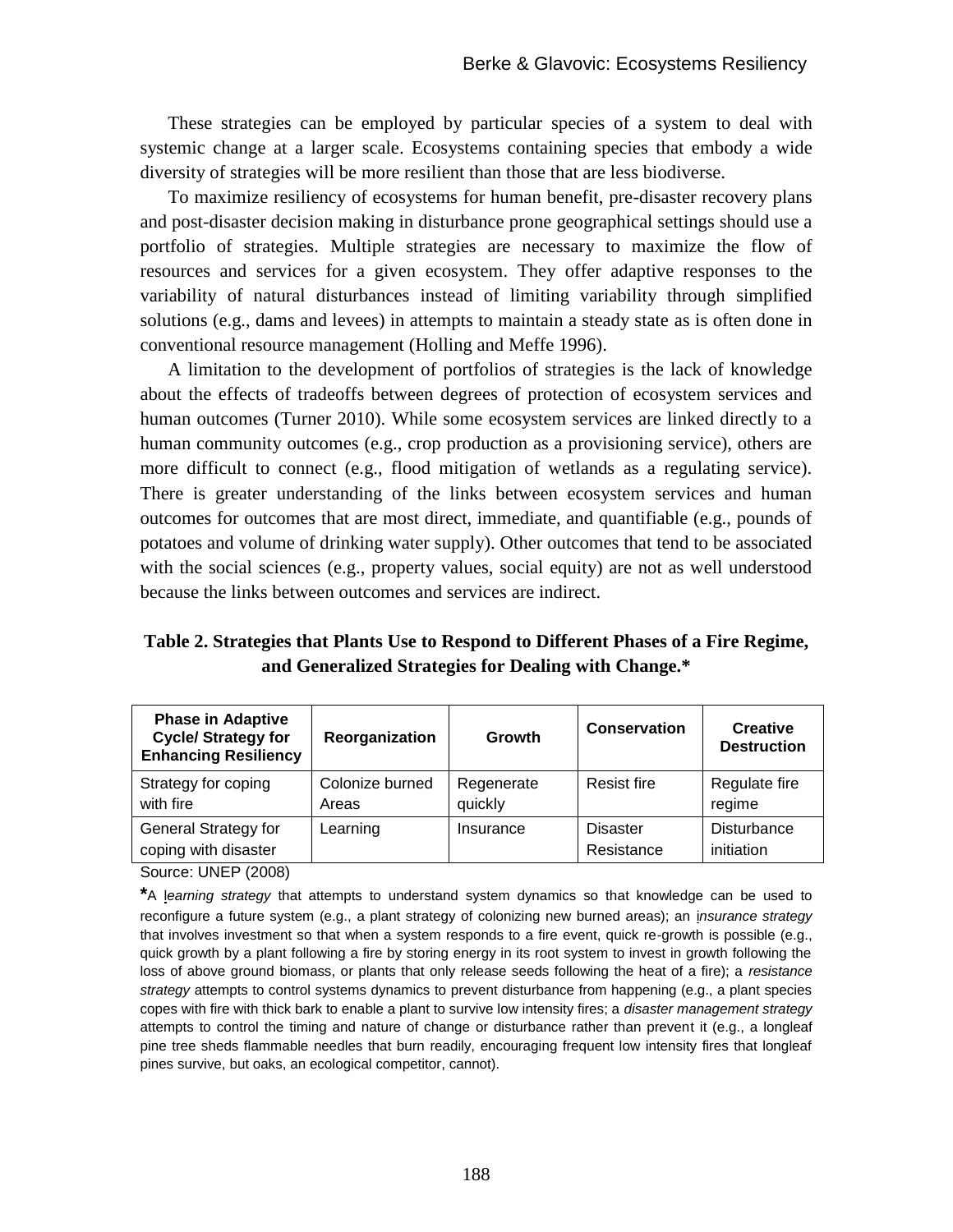In sum, while an extensive body of scholarly research has developed around phases of ecosystem resilience and the adaptive strategies that can protect and/or restore resilience, there are several gaps in knowledge. Major limitations include the limited understanding of how diverse strategies affect resiliency, and the effects of tradeoffs between degree of protection of different types of ecosystem services and human outcomes.

Key questions that remain unanswered include:

- 1. What portfolios of strategies can be used in adaptive responses to maximize the flow of ecosystem services in diverse social and ecological systems subject to hazard events?
- 2. To develop effective portfolios of strategies, what are the effects of tradeoffs between the level of ecosystem services and human risk reduction outcomes?

# **What Types of Frameworks (and Measurements) Are Needed to Mobilize, Synthesize and Integrate Scientific, Local and Traditional Knowledge to Describe and Explain Complex Relationships between Human and Natural Ecological Systems before and after a Disaster?**

Institution and governance researchers have criticized the established adaptive management approach for relying on expert-driven knowledge. They conclude that too much emphasis is placed on reliance of experts from the science and technology fields in the formulation of management strategies aimed at ecosystem resiliency (UNEP 2008; Folke et al. 2002a). Elinor Ostrom, the 2009 Nobel Laureate, concluded that success in avoidance of a "tragedy of the commons [should be] based on the assumptions that individuals can learn how to devise well-tailored rules and cooperate conditionally when they participate in the design of institutions affecting them" (Ostrom 1998: 3). Due to the complexity involved in creating and adapting ecosystem management strategies to dynamic conditions it is too difficult for one or a few people to possess the range of knowledge needed to self-organize entire communities, respond, and learn and adapt to the impacts of disaster events (Folke et al. 2002a; Folke et al. 2002b; Schoon 2005).

Although only a few studies enquire into resilience from the standpoint of how human communities relate to their natural environments after a devastating disaster, the concerns raised by these studies parallel many of the limitations raised by Ostrom and the institutional and governance research community. Namely, scientific knowledge is needed to enhance efforts to sustain social and ecological systems, but the social and ecological sciences have developed independently and do not combine easily.

A core challenge is to improve scientific understanding of why some social and ecological system interactions are resilient whereas others degrade or even collapse. Social systems are conceived here as intentional efforts to create coordinate interorganizational arrangements and adopt strategies that govern use and protection of ecosystem services. Understanding a complex whole of factors that explain the resiliency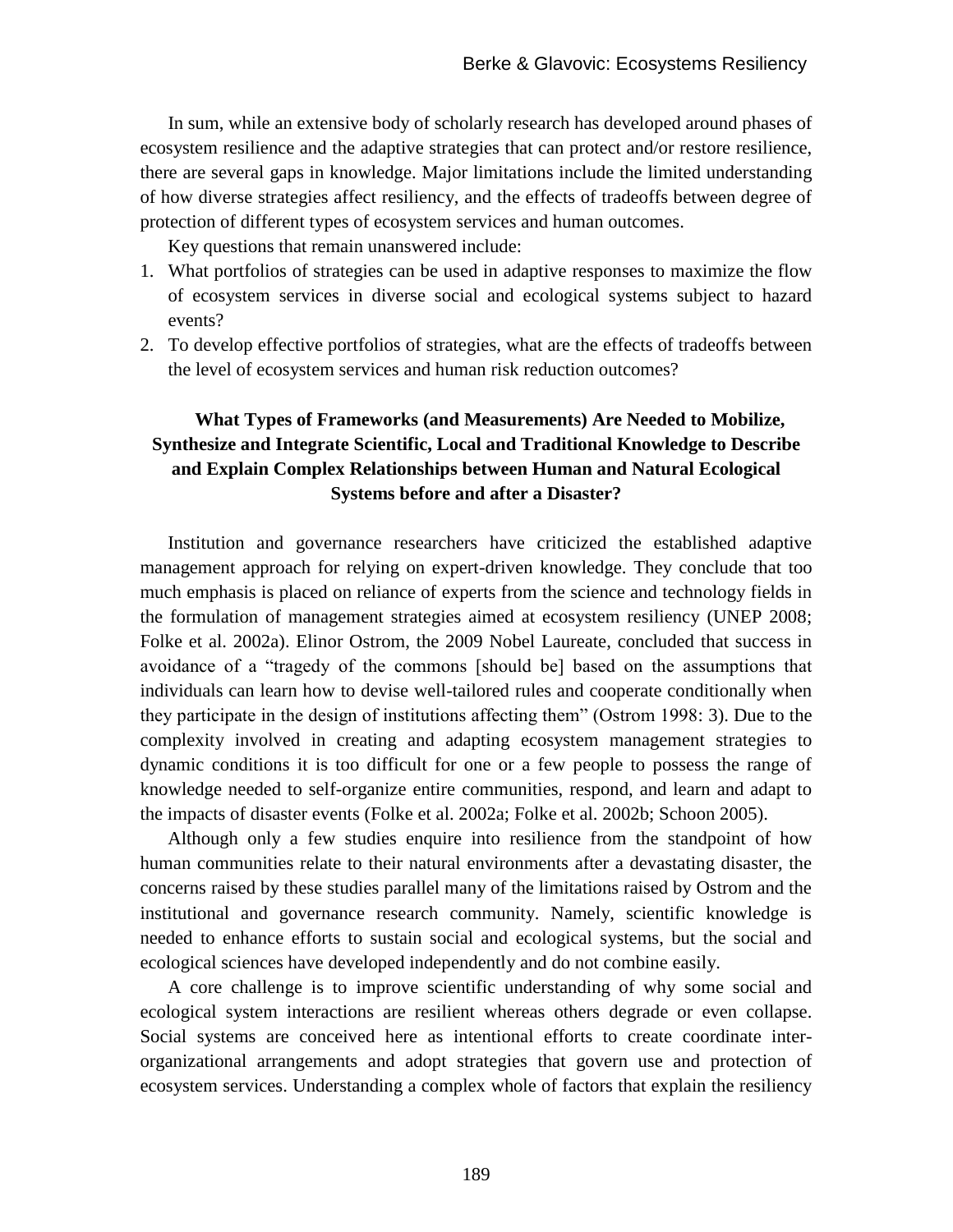of interactive social and ecological systems requires knowledge about specific variables and how their component parts are related (see, for example, Tierney and Bruneau 2007). Thus, knowledge should be created in ways that allows for understanding complexity, rather than eliminating it from such systems. The process is complicated, however, because different models, theories, and frameworks are used by different disciplines to analyze distinct parts of the complex whole. A common, classificatory framework is needed to facilitate multidisciplinary efforts toward a better understanding of interactions among hazards generated by natural systems, impacts of hazards, and human system capacity to anticipate and respond.

Research has begun to address this need through the development of frameworks that specify propositions about the influence of alternative designs of post-disaster aid delivery programs on the capacity of local people to take collective actions aimed at restoration of critical ecosystems services (e.g., food and production and income generated by coastal mangrove forests). Propositions include, for example, that aid delivery strategies should account for local knowledge of effective approaches in ecosystem restoration, pre-disaster local institutional capacity in the form of social capital should be mobilized and used to take collective action during the aftermath of a disaster event to focus on recovery, and imposition of top-down external aid delivery can degrade (or empower) local institutional capacity to restore and sustainably manage local ecosystems (e.g., Berke, Chuenpagdee, Juntarashote, and Chang 2008). Thus, rather than perpetuating the science versus local/traditional knowledge debate, there is a need to explore the co-production of knowledge about how to build the resilience of coupled social-ecological systems through the mobilization, synthesis and integration of science with local and traditional knowledge and understanding.

In sum, at issue is the need to better understand the conditions that enable disaster prone human communities to self-organize and craft effective strategies that enhance their capacity to sustain high levels of ecosystem resiliency. As noted, maintaining and enhancing the ecosystem resiliency increases the generation of ecosystem services that offer critical life support functions for human communities.

Key questions include:

- 1. What types of frameworks are needed to organize scientific disciplines that use different concepts and languages to describe and explain complex relationships between human and natural ecological systems before and after a disaster?
- 2. How can scientific and local/traditional sources of knowledge be mobilized, synthesized, and integrated to co-produce understanding about the role that ecosystems play in disaster risk reduction and post-disaster recovery?
- 3. What are valid and reliable variables within a framework needed to measure and examine change in human and ecological systems before and after a disaster?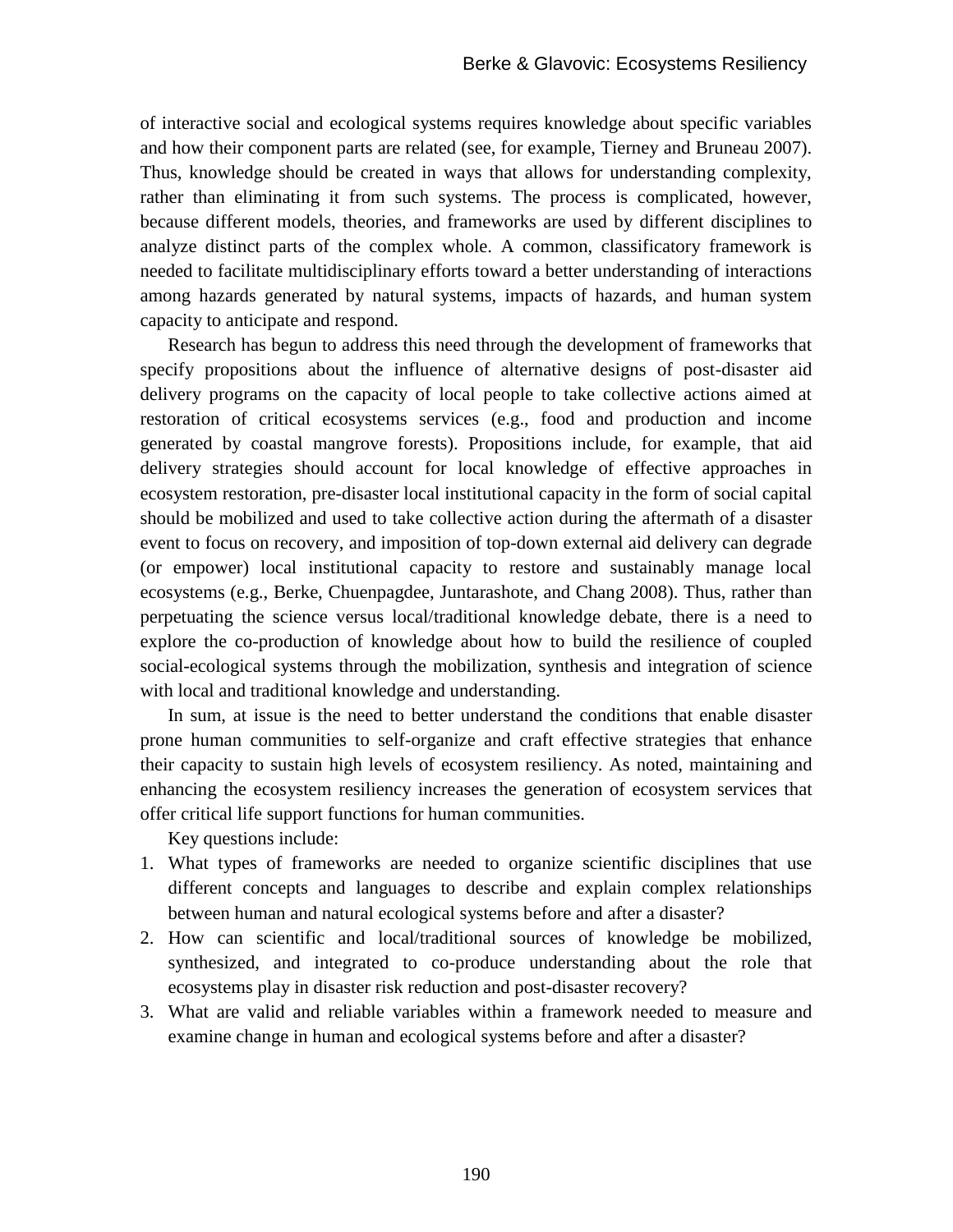## **How Does Recovery Planning Influence the Capacity of Institutions and Governing Systems to Use Eco-science Based Knowledge and Take Collective Action to Maintain and Restore Ecosystem Resiliency after a Disaster?**

A core area of research that has received limited attention involves emerging initiatives in disaster recovery planning. In concept, pre-disaster recovery planning builds the capacity of institutions to anticipate impacts, and protect and restore ecosystems in the event of a disaster. It is both a technical and social learning process. It should engage vulnerable populations (or stakeholders) that are potentially affected by disaster and the loss of ecosystem services. It should draw on local and traditional sources of knowledge and the best available scientific knowledge to inform stakeholders in the formulation of alternative recovery strategies. An emerging approach to integrating scientific knowledge with stakeholder values involves the formulation of alternative scenarios of plausible disasters and associated impacts on natural systems and other built environment and social systems (e.g., transportation, housing, health care delivery). Stakeholders can interact and iteratively derive a range of strategies to anticipate and facilitate knowledge about ways to adapt and respond to a set of plausible futures.

Recovery planning efforts should include monitoring and evaluation to enhance learning and building capacity for adaptation. Monitoring requires formulation of indicators to track pre- and post-event resiliency ecosystems and human life support services they provide. Indicators should differentiate impacts on human population groups. Ongoing monitoring is critical in evaluating the performance of plans and adapting them to change.

On the one hand, knowledge about the failures of recovery plans that are premised on conventional expert-driven approaches is well-established. This approach fails to build institutional capacity to needed to react to disasters in ways the build ecosystem resiliency. One the other hand, there has been little research on the outcomes of alternative approaches to the preparation and implementation of recovery plans. This observation is surprising given the increasing societal investment in recovery planning. For example, several states in the United States (e.g., Florida and North Carolina) have enacted recovery plans at the state level and require that recovery plans be prepared by local governments. A growing number of local governments are experimenting on their own in preparing recovery plans. Yet, disaster recovery planning has been given less attention by the research community and is less proven than plans that address other phases of disaster – preparedness and response, and mitigation. For example, there exists a long tradition of plan quality evaluation focused on hazard mitigation (Berke and Godschalk 2009). However, little is known about the extent to which recovery plans account for protection and restoration of ecological and social systems, as well as built environments. As a result, significantly less in known on how well pre-disaster recovery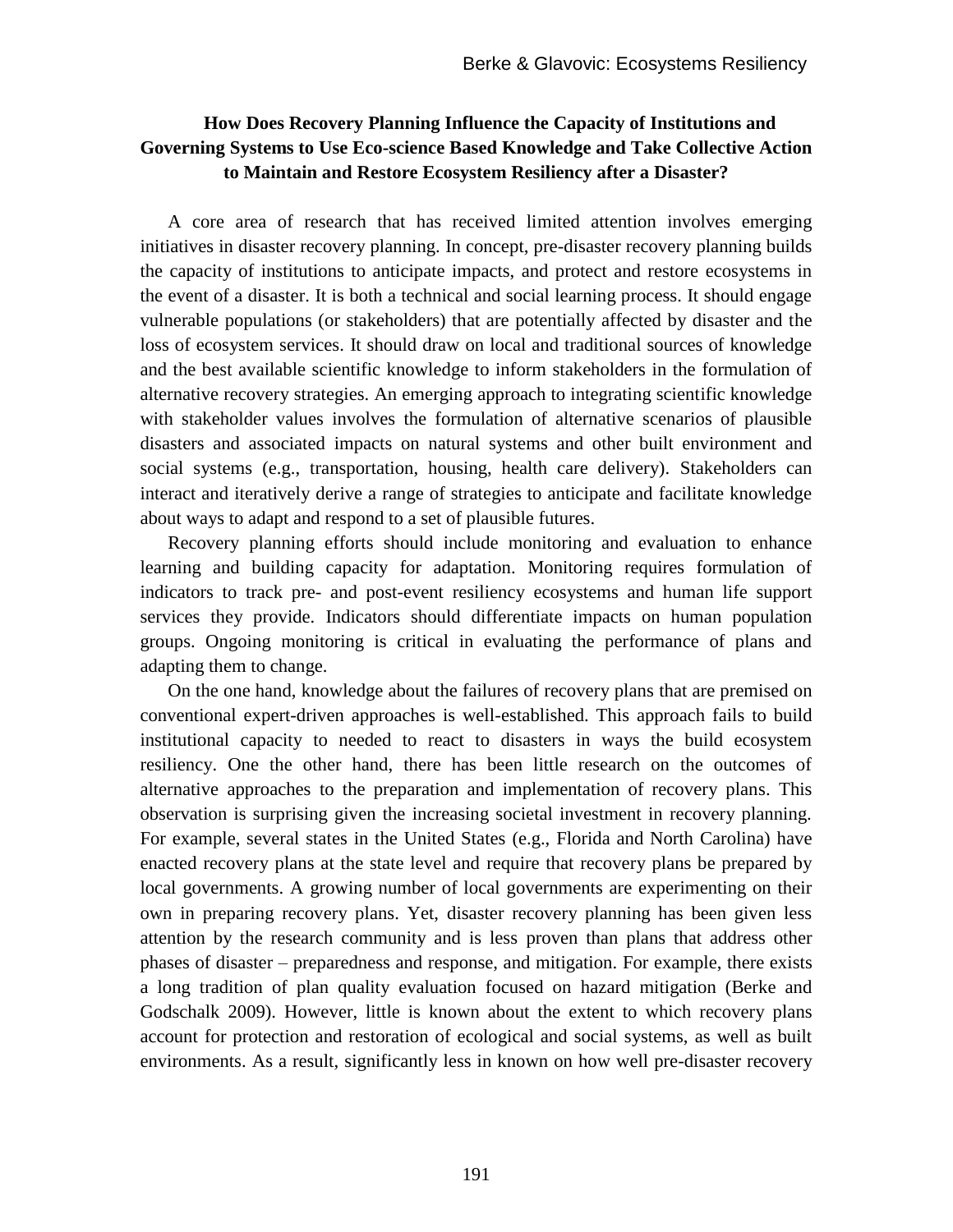plans influence post-disaster adaptive actions by human communities and how these actions affect resilience of ecosystems.

Particular attention needs to be focused on identifying and better understanding perverse policy incentives that run counter to risk reduction and resilience. Understanding the political, economic, and other drivers that reduce public safety and sustainability needs focused attention, especially given that "political stakes" escalate dramatically in the immediate aftermath of disaster. As every effort is made to get "things back to normal" quickly, short-term pre-event interests tend to prevail over longer-term community safety and sustainability, and especially the concerns of vulnerable groups. Paradoxically, despite the rhetoric to "build back better", pre-event vulnerabilities tend to be reentrenched and socio-ecological resilience becomes an elusive pursuit. Recovery theory and policy needs to be informed by and explicitly address the political and economic drivers and dynamics that undermine ecosystem resilience. Particular attention needs to be focused on the factors that shape pre- and post-disaster choices about short- vs. longterm and public vs. private interests that together construct societal risk and vulnerability and prospects for socio-ecological resilience and sustainability.

Key questions that identify major research gaps include:

- 1. What are the key principles that define high quality recovery plans?
- 2. What metrics can be used to gauge the quality of recovery plans regarding how well they account for ecosystem resiliency?
- 3. How does recovery plan quality influence community response to hazard events and ultimately risk reduction outcomes?
- 4. What are the root causes and drivers of post-disaster decisions that entrench pre-event vulnerability, undermine ecosystem resilience, and foster unsustainable practices?
- 5. What are the barriers and opportunities for maintaining and where necessary restoring ecosystem function and services in post-disaster recovery efforts? And what role(s) are played by "disaster actors", including those in government, civil society, the private sector, media and the research community?

### **Contributions of Research on Ecosystem Resiliency and Human Community Adaptation to a Theory of Recovery**

Although an extensive body of scholarly research has developed around recovery of ecosystem resilience and the biophysical factors that influence resilience, there is a gap in knowledge about factors influencing utilization of this research and in understanding the performance of institutions and governance systems in improving ecosystem resiliency. There are calls for a new management and planning paradigms for sustaining the capacity of ecosystems to provide services that benefit society (e.g., Adger et al. 2005; Chapin et al. 2009), but the links among the capacity of institutions and governance systems to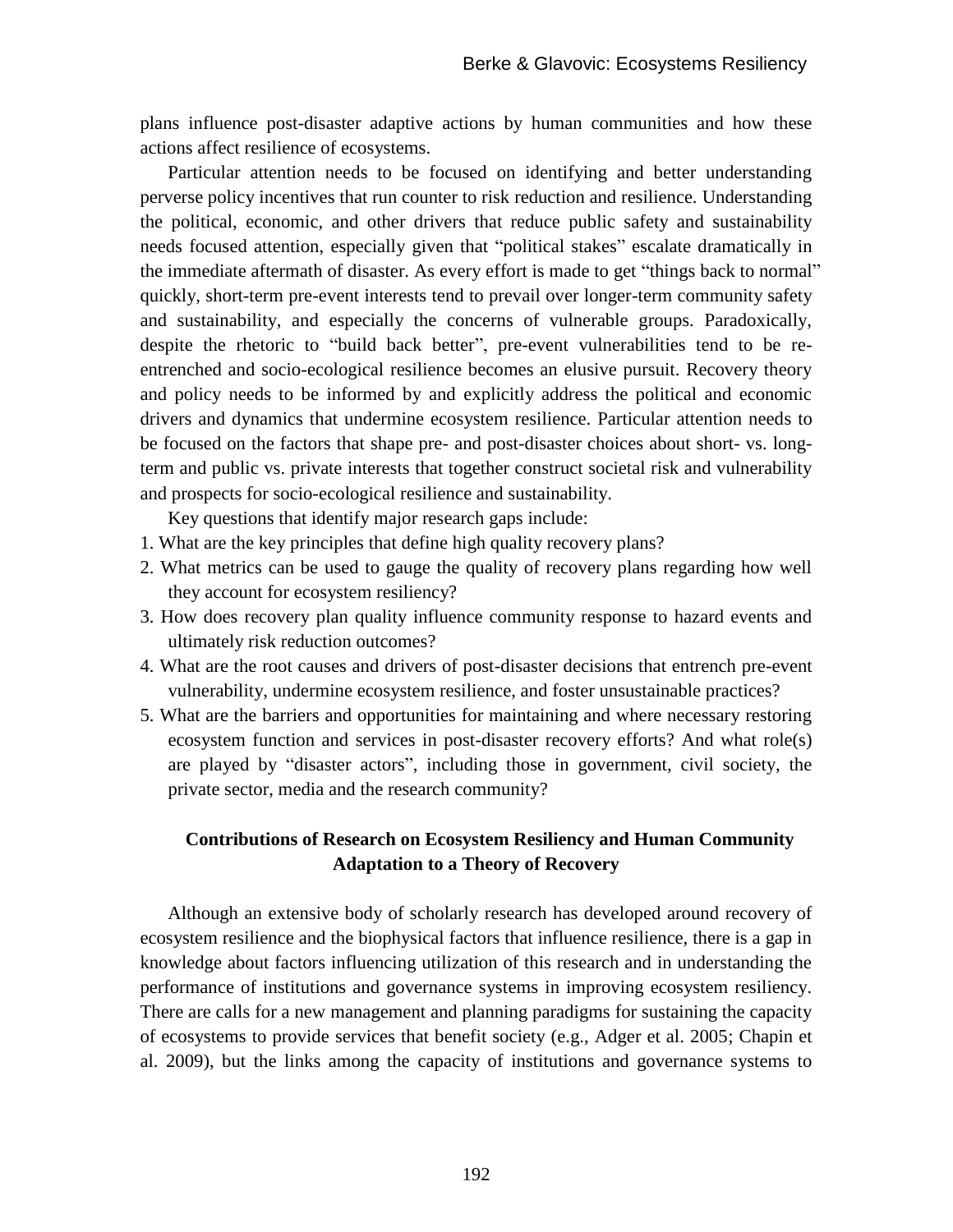create informed recovery plans and post-disaster interventions, and actual use of knowledge on ecosystem phases and strategies are not well understood.

The few recovery studies that integrate knowledge from the social and biophysical sciences tend to be one-shot studies lacking comparative designs, which precludes assessments of recovery in different biophysical and social settings (e.g., Berke, Chuenpagdee, Juntarashote, and Chang 2008). These studies also lack longitudinal research designs, which precludes monitoring of change and the performance of recovery planning strategies over time. This situation constrains the systematic accumulation of knowledge from empirical studies and in the assessment of past efforts aimed at ecosystem protection and restoration in response to disasters. Without the capacity to undertake systematic, comparative research, recommendations for the design of governance arrangements and aid delivery programs, formulation of recovery plans to guide strategy selection may be based on naïve ideas about what works and what does not.

#### **Research Recommendations**

A starting point is to initiate the *development of alternative theoretical frameworks* by various research groups to help *to organize diagnostic, analytical, and prescriptive strategies*. The frameworks could serve to enhance replication of measurements, monitoring of change, and comparison of findings across multiple studies. The frameworks could evolve with the most productive ones that cumulate knowledge emerging over time while others would fade. The literature has begun to identify the major structural variables of a theoretical framework for understanding vulnerability of human communities due to a range of factors effecting ecosystem resiliency. Such variables are present to some extent in all governance arrangements, aid delivery programs, recovery plans, and ecosystem resiliency outcomes and their effects on different human populations. The values among these variables, however, would vary from one setting (the particular biophysical characteristics, governance arrangements, plans, and population groups) to another.

Another recommendation is to extend the frameworks with broader problem definitions by *integrating a broad range of disciplines, knowledge systems, user groups and approaches*. Natural resource managers, for example, could move from narrow conceptions of expert-driven management of ecosystems by acknowledging the importance of ordinary knowledge of local people and the broader range of ecosystem services at risk to disaster events and possibly at risk to negative transformation after a disaster. In another example, emergency managers motivated primarily to work on traditional emergency preparedness and response activities could also become engaged in pre-disaster recovery planning and post-disaster recovery decisions by linking their traditional activities to recovery. Emergency managers could shift to ecosystem management after a disaster by leveraging resources and knowledge aligned with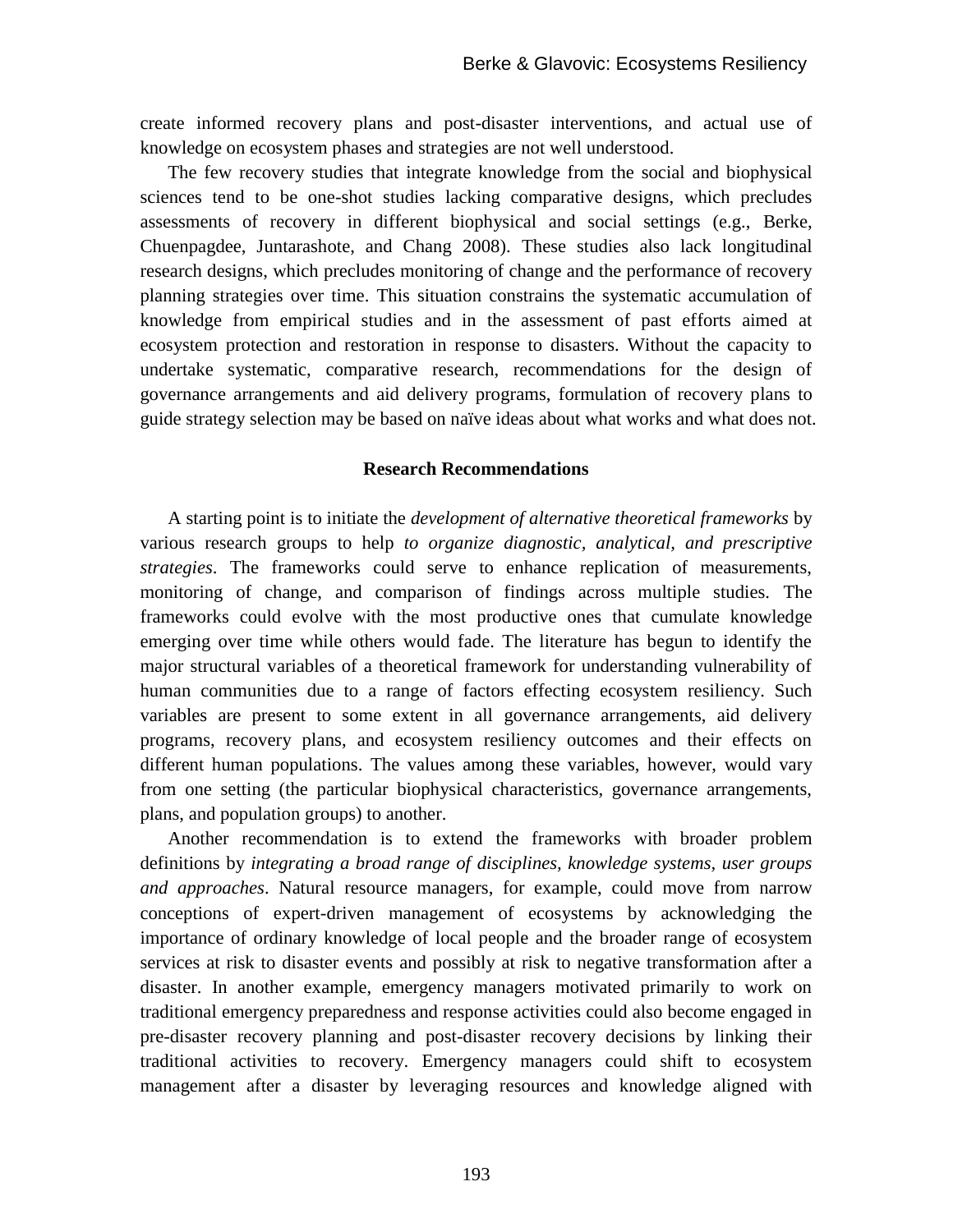traditional response activities in, for example, toxic chemical cleanup to recovery of coastal ecosystems impacted by an oil spill. This shift requires recognition of the legitimacy of multiple user groups who value multiple ecosystem services.

A third recommendation is to place more emphasis on *comparative analysis of governance arrangements, recovery plans, and aid delivery systems* in different social/ecological settings; for example, through comparative studies of recovery of ecosystem services that generate, for example, fresh water supply, timber, and fisheries. These comparative analyses enable learning from past unplanned actions and to define conditions that minimize risks of future planned actions. Comparative studies and systematic observations require information systems at scales that are relevant for conducting assessments, generating scenarios and informing decision making. The development of theoretical frameworks discussed in recommendation #1 could serve to enhance replication, monitoring, and comparison of findings. For example, GIS-based systems can be used to monitor multiple indicators in almost real-time to enable rapid detection of the pace of changes in ecosystem resiliency, development of dialogues with diverse population groups, design effective adaptive strategies, and rapidly deploy resources and facilitate implementation, monitoring, evaluation and adaptation.

Knowledge of how to cope with historical conditions is often insufficient in a rapidly changing world. Thus, a fourth recommendation involves use of *scenario building and testing* as one way to formulate pre-disaster recovery plans that reflect alternative goals of different population groups and premised on the best available bio-conservation science. Scenario development and testing requires *creation of decision support tools that incorporate advanced visualization technologies* to aid stakeholders and decision makers. Scenarios facilitate exploration of plausible future conditions that cannot be readily predicted, envision potential futures and test various strategies to achieve desired goals. For instance, by exploring different futures under alternative land development and sea level rise scenarios in poor countries, the discourse about environmental impacts (e.g., protection of coastal wetlands and associated services), economic development, and impacts of coastal storms can be expanded beyond a limited range of recovery actions to embrace a wider set of plausible strategies that increase wetland ecosystem services, land productivity, income and household food security. Comparisons of scenarios often highlight the tradeoffs and facilitate the coordination of individual initiatives to produce co-benefits among stakeholders, including present and future generations, which may be less evident if fewer options are examined.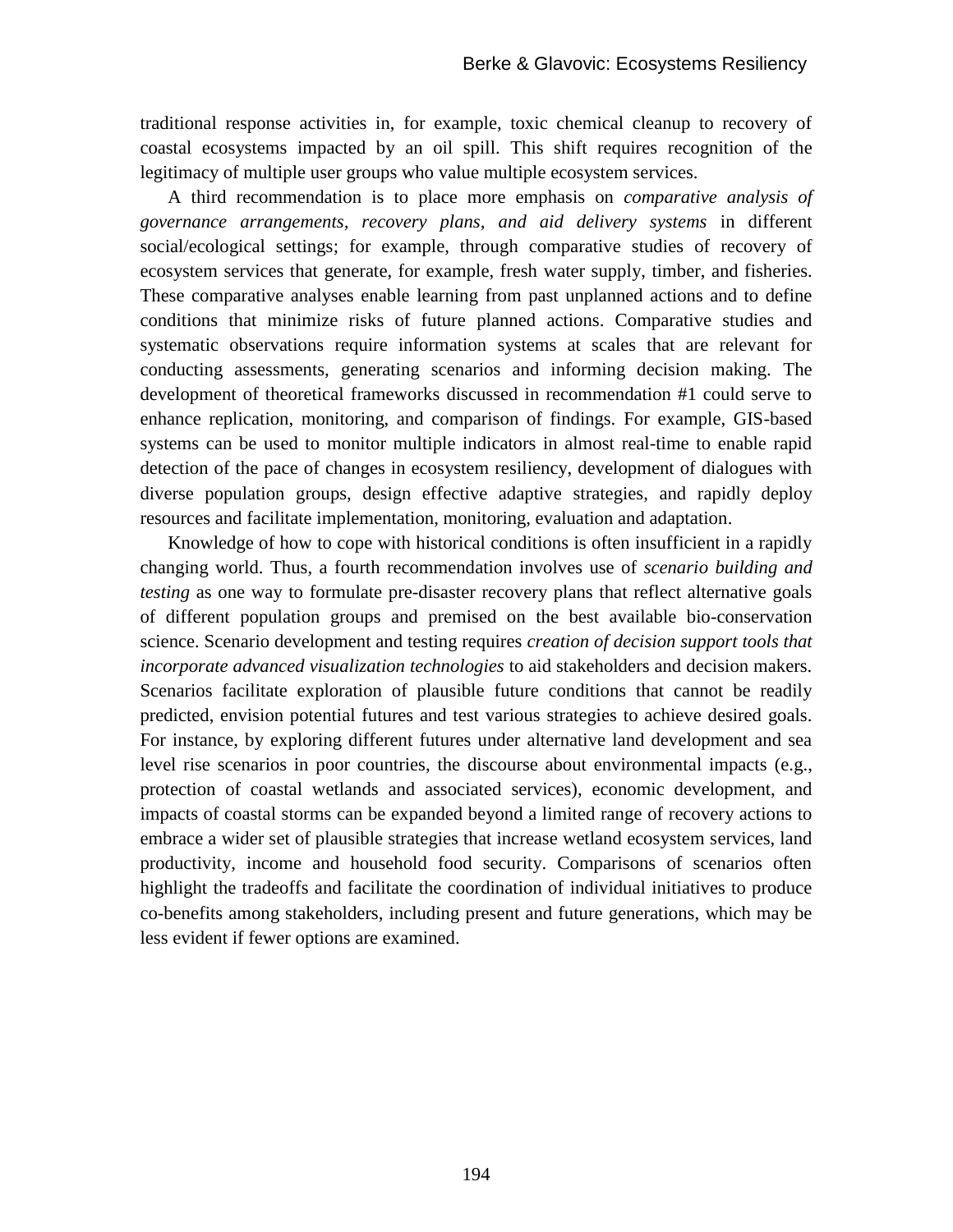#### **References**

- Adger, W.Neil, Terry Hughes, Carl Folke, Stephen Carpenter, and Johan Rockstrom. 2005. "Social-Ecological Resilience to Coastal Disasters." *Science*, 309: 1036-1039.
- M. Alberti and J.M. Marzluff. 2004. "Ecological Resilience in Urban Ecosystems: Linking Urban Patterns to Human and Ecological Functions." *Urban Ecosystems* 7(3), 241–265.
- Beatley, T. 2009. *Planning for Coastal Resilience: Best Practices for Calamitous Times*. Washington DC: Island Press.
- Berke, Philip, Ratana Chuenpagdee, Kungwan Juntarashote, and Stephanie Chang. 2008. "Human-Ecological Dimensions of Disaster Resiliency in Thailand: Social Capital and Aid Delivery." *Journal of Environmental Planning and Management* 51(2): 303- 318.
- Berke, Philip and David Godschalk. 2009. "Searching for the Good Plan: A Meta-Analysis of Plan Quality Studies." *Journal of Planning Literature* 23(3): 227-240
- Burby, Raymond, Ed. 1998. *Confronting Natural Hazards with Land Use Planning for Sustainable Communities*. Washington, DC: John Henry Press.
- Chapin III, F. Stuart, Stephen R. Carpenter, Gary P. Kofinas, Carl Folke, Nick Abel, William C. Clark, Per Olsson, D. Mark Stafford Smith, Brian Walker, Oran R. Young, Fikret Berkes, Reinette Biggs, J. Morgan Grove, Rosamond L. Naylor, Evelyn Pinkerton, Will Steffen, and Frederick J. Swanson. 2009. "Ecosystem Stewardship: Sustaining Strategies for a Rapidly Changing Planet." *Cell* 25(4): 241-249.
- Chang, Stephanie, Beverley J. Adams, Jacqueline Alder, Philip R. Berke, Ratana Chuenpagdee, Shubharoop Ghosh, and Colette Wabnitz. 2006. "Coastal Ecosystems and Tsunami Protection." *Earthquake Spectra* 22(S3): 863-877.
- Crutzen, P. J. 2002. "Geology of Mankind." *Nature* 415: 23.
- Crutzen, P. J. and E. F. Stoermer. 2000. "The Anthropocene." *Global Change Newsletter* 41: 17-18.
- Costanza, Robert, Octavio Perez-Maqueo, M. Luisa Martinez, Paul Simon, Sharolyn Anderson, and Kenneth Mulder. 2008. "The Value of Coastal Wetlands for Hurricane Protection." *Ambio* 37(4): 241-248.
- Cutter, S.L., B.J. Boruff, and W.L. Shirley. 2003. "Social Vulnerability to Environmental Hazards." *Social Science Quarterly* 84: 242–261.
- Folke, C., S. Carpenter, T. Elmqvist, L. Gunderson, C.S. Holling, B. Walker, J. Bengtsson, F. Berkes, J. Colding, K. Danell, M. Falkenmark, L. Gordon, R. Kasperson, N. Kautsky, A. Kinzig, S. Levin, K-G. Mäler, F. Moberg, L. Ohlsson, P. Olsson, E. Ostrom, W. Reid, J. Rockström, H. Savenije and U. Svedin. 2002a. "Resilience and Sustainable Development: Building Adaptive Capacity in a World of Transformations." Stockholm: Environmental Advisory Council. [www.mvb.gov.se.](http://www.mvb.gov.se/)